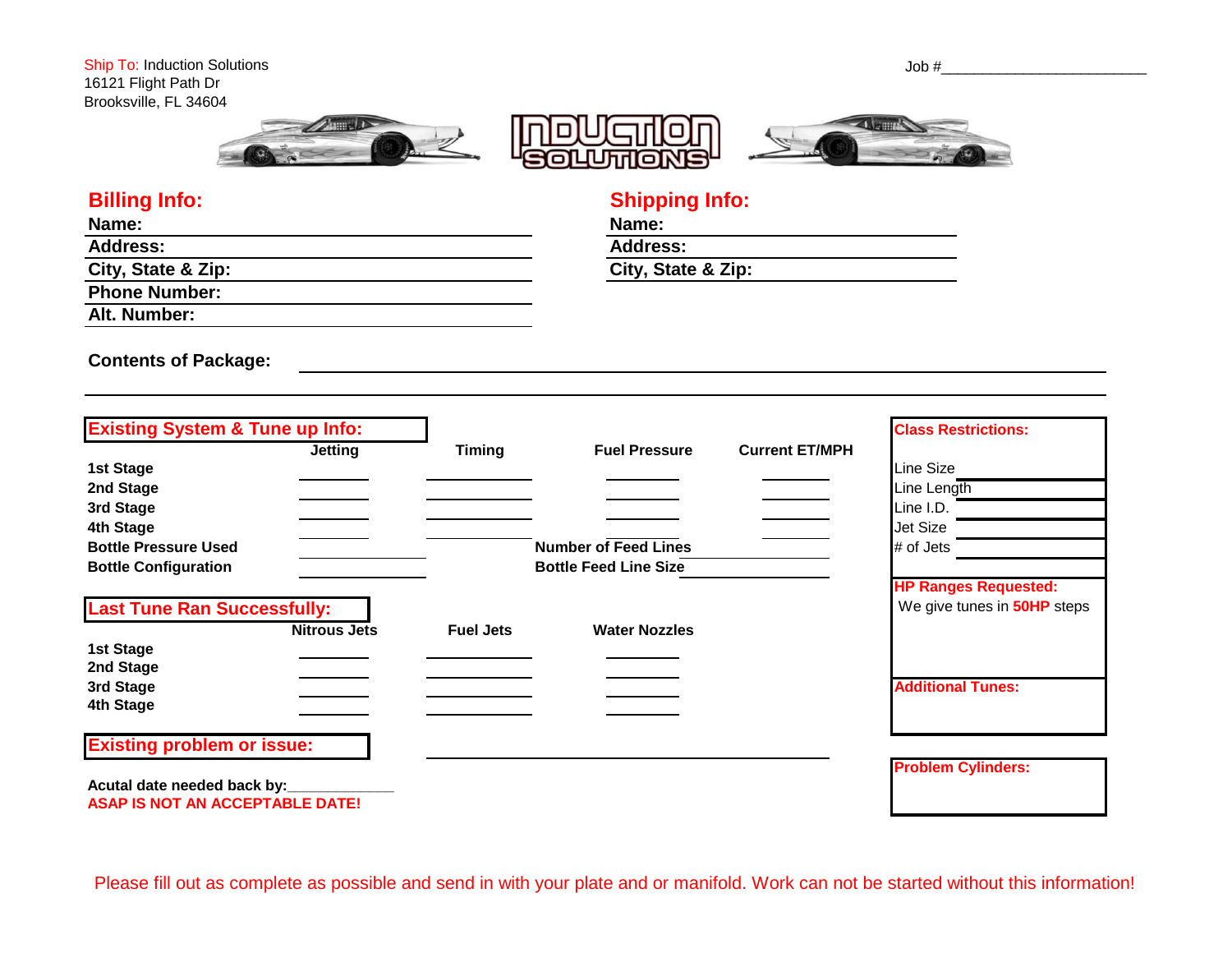#### **FIELDS WITH AN "\*" MUST BE FILLED OUT FOR US TO BEGIN WORK!**

## **Engine Combination**

| <b>Service Service</b> | ٠<br><b>Service Service</b>                                                                                    | <b>Service Service</b>                                                                                                 | <b>Service Service</b><br><b>Service Service</b> | <b>CONTRACTOR</b><br><b>Contract Contract Contract Contract Contract Contract Contract Contract Contract Contract Contract Contract Co</b><br><b>CONTRACTOR</b> |  |
|------------------------|----------------------------------------------------------------------------------------------------------------|------------------------------------------------------------------------------------------------------------------------|--------------------------------------------------|-----------------------------------------------------------------------------------------------------------------------------------------------------------------|--|
|                        | and the state of the state of the state of the state of the state of the state of the state of the state of th | ____<br>and the state of the state of the state of the state of the state of the state of the state of the state of th |                                                  | <b>Contract Contract Contract Contract Contract Contract Contract Contract Contract Contract Contract Contract Co</b>                                           |  |
|                        |                                                                                                                |                                                                                                                        |                                                  |                                                                                                                                                                 |  |

| <b>*Engine Make:</b>   | <b>Spark Plug:</b>              | <b>Cam Lift:</b>          |
|------------------------|---------------------------------|---------------------------|
| <b>*Cubic Inches:</b>  | <b>Spark Gap:</b>               | Duration @ .050           |
| Piston Depth In Hole:  | <b>*Base Timing:</b>            | <b>Lobe Seperation:</b>   |
| <u> *Compression:</u>  | <b>Head Gasket Thickness:</b>   | <b>Intake Centerline:</b> |
| <b>Piston Dome CC:</b> | <b>Ring Type:</b>               |                           |
| *Heads Type:           | <b>Ring Gap:</b>                |                           |
| Valve Angle:           | <b>Combustion Chamber Size:</b> |                           |

**Misc. Info**

| <b>*Induction:</b>                       | *Distributor:                   |            |            |
|------------------------------------------|---------------------------------|------------|------------|
| *Valve Covers:                           | *Hood Scoop:                    |            |            |
| *Carb Spacer:                            | <b>Ignition Box:</b>            |            |            |
| *Carb Linkage:                           | <b>Crank Trigger?</b>           | Yes        | No         |
| (We highly recommend converting any      | <b>*12V or 16V?</b>             | <b>12V</b> | <b>16V</b> |
| tunnel ram manifold to rear pull linkage | <b>*Progressive Controller?</b> | Yes        | <b>No</b>  |
| if receiving a direct port install)      | <b>Controller Brand:</b>        |            |            |

| <b>Fuel System:</b>                      |  |
|------------------------------------------|--|
| <b>Regulator Type:</b>                   |  |
| <b>Current Finish/Coating on Intake:</b> |  |

### **Additional Info**

| *Car:                  | *Fuel:                                                     | <b>Intake</b> | <b>Exhaust</b> |
|------------------------|------------------------------------------------------------|---------------|----------------|
| <b>*Engine Make:</b>   | <b>Spark Plug:</b><br><b>Cam Lift:</b>                     |               |                |
| <b>*Cubic Inches:</b>  | <b>Spark Gap:</b><br>Duration @ .050                       |               |                |
| Piston Depth In Hole:  | <b>*Base Timing:</b><br><b>Lobe Seperation:</b>            |               |                |
|                        | <b>Head Gasket Thickness:</b><br><b>Intake Centerline:</b> |               |                |
| <b>Piston Dome CC:</b> | <b>Ring Type:</b>                                          |               |                |
| *Heads Type:           | <b>Ring Gap:</b>                                           |               |                |
| Valve Angle:           | <b>Combustion Chamber Size:</b>                            |               |                |

|                    | Intake Exhaust |
|--------------------|----------------|
| Cam Lift:          |                |
| 050. @ Duration    |                |
| Lobe Seperation:   |                |
| Intake Centerline: |                |
|                    |                |

| <u> *Induction:</u>                      | *Distributor:                   |                   | <b>Vehicle Weight:</b> |
|------------------------------------------|---------------------------------|-------------------|------------------------|
| *Valve Covers:                           | *Hood Scoop:                    |                   | <b>Transmission:</b>   |
| <b>*Carb Spacer:</b>                     | <b>Ignition Box:</b>            |                   | <b>Tire Size:</b>      |
| <b>*Carb Linkage:</b>                    | <b>Crank Trigger?</b>           | Yes<br>No         | Gearing:               |
| (We highly recommend converting any      | <b><i>*12V or 16V?</i></b>      | <b>16V</b><br>12V |                        |
| tunnel ram manifold to rear pull linkage | <b>*Progressive Controller?</b> | Yes<br>No         |                        |
| if receiving a direct port install)      | <b>Controller Brand:</b>        |                   |                        |
|                                          | Settings:                       |                   |                        |

| <u> Vehicle Weight:</u> |  |
|-------------------------|--|
| Transmission:           |  |
| Tire Size:              |  |
| Gearing:                |  |

| Please fill out as complete as possible and send in with your plate and or manifold. Work can not be started without this information! |  |
|----------------------------------------------------------------------------------------------------------------------------------------|--|
|                                                                                                                                        |  |

 $Job \#$